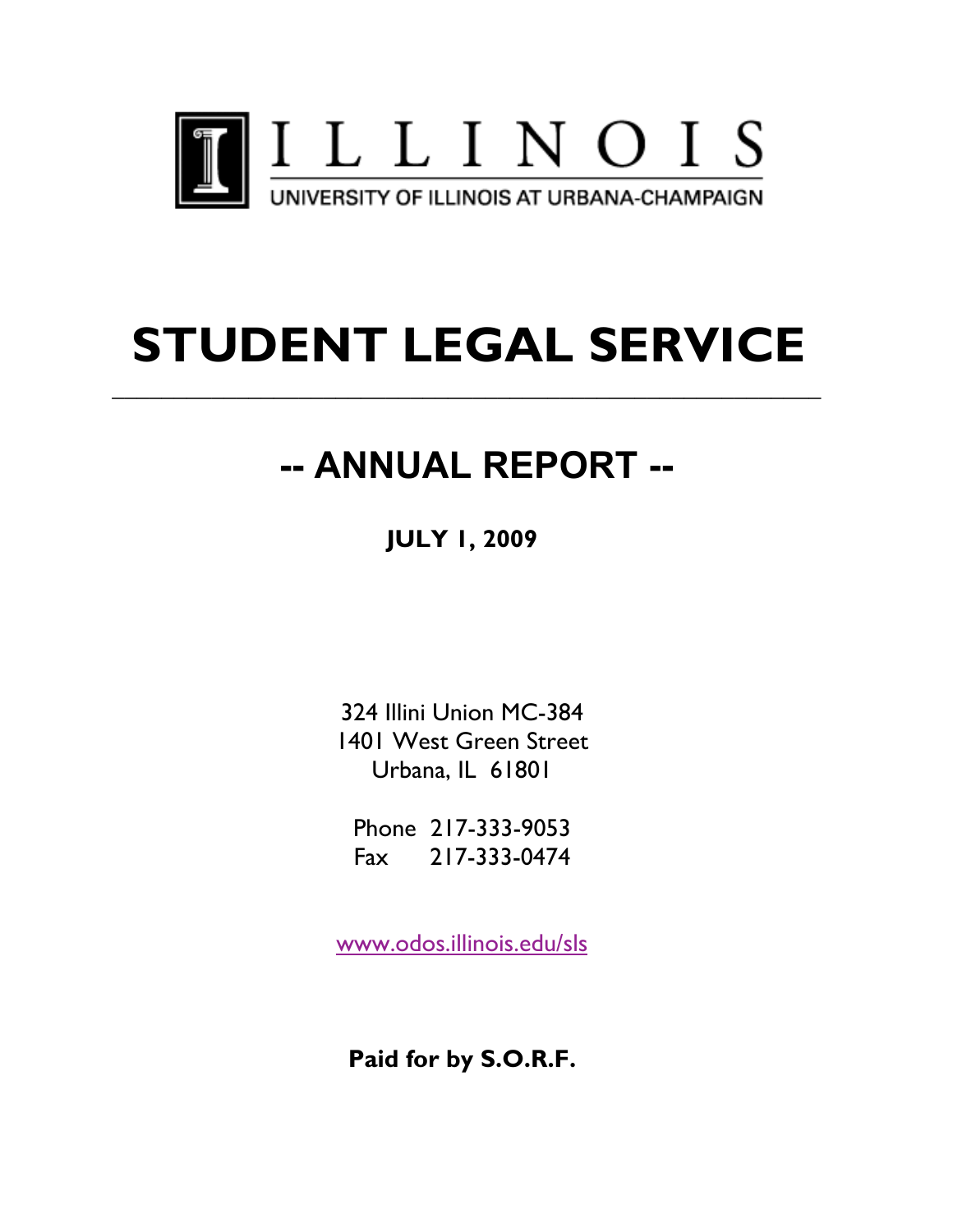# **SECTIONS**

| П            | <b>Attorneys' Report</b>                                      |
|--------------|---------------------------------------------------------------|
| $\mathbf{H}$ | <b>SLS Advisory Board Members and Minutes</b>                 |
| Ш            | <b>Statistics</b>                                             |
|              | <b>Student Legal Service Statistical Summary</b><br>А.        |
|              | <b>Ten-year Statistical Summary</b><br>В.                     |
|              | C. Website Statistics                                         |
|              |                                                               |
| $\mathbf{I}$ | <b>Preventive Legal Education/Outreach</b>                    |
|              | <b>Informational / Preventive Advertisements</b><br>А.        |
|              | <b>Speaking Engagements and Events</b><br>В.                  |
|              | $\mathsf{C}$ .<br><b>Brochures, Booklets, Requests, Forms</b> |
|              | <b>Student Legal Service Listings</b><br>D.                   |
|              |                                                               |
|              | <b>Newspaper Interviews / Articles</b>                        |

**VI Special Letters of Acknowledgement / "Thank You"s**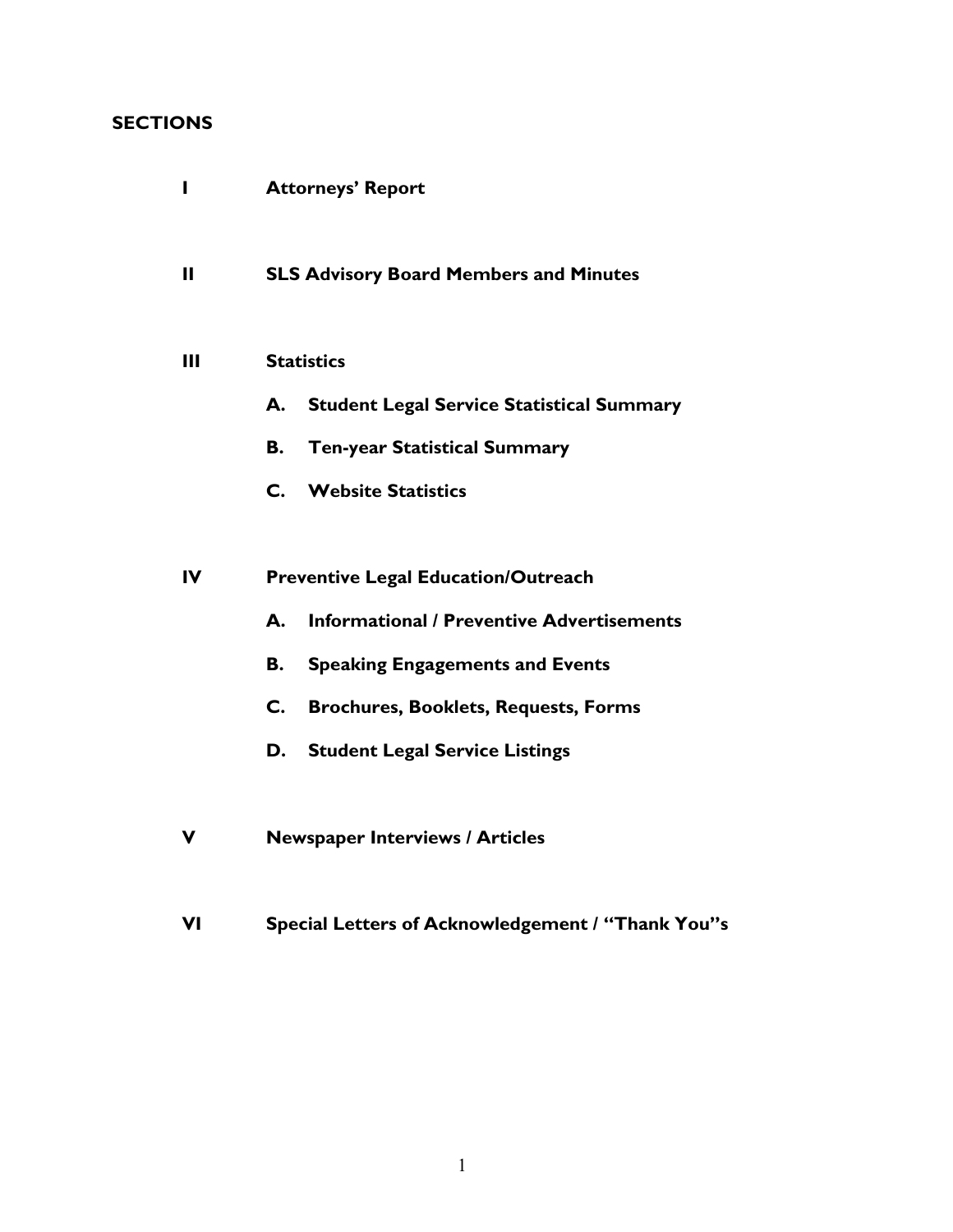#### **I. ATTORNEYS' REPORT**

For the first time in the Program's 31 year history, the Annual Report will be made available on the office website at www.odos.illinois.edu/sls and will be presented to the Student Legal Service Advisory Board, the Board of Trustees, and other mandated recipients via the internet. Staff believe this will save both time and money, and should prove to be convenient to recipients as well. With the report being on the office web site, students and faculty will have an opportunity to learn more about the work of the program.

#### **FINANCES**

2009 was the final year of the three-year budget resolution adopted by the Student Organization Resource Fee (hereafter "SORF") Board in April of 2006. The annual allocation was \$271,984.00. The triennial system of SORF budgets for the office created tremendous stability for the office in terms of programs, staffing, and purchasing. The system worked well for over a decade. This year, the Student Legal Service Advisory Board presented a three-year budget request to the SORF Board of \$335,000.00 per year. The SORF Board granted a \$300,000.00 allocation for one year only. This allocation is manageable, but not viable on a long term basis. At present, the Program is financially sound.

#### **FULFILLING THE MISSION**

The Student Legal Service Plan of 1978 has a three-part mission:

- 1. Preventive legal education,
- 2. Provide legal counseling and advice, and
- 3. Representation.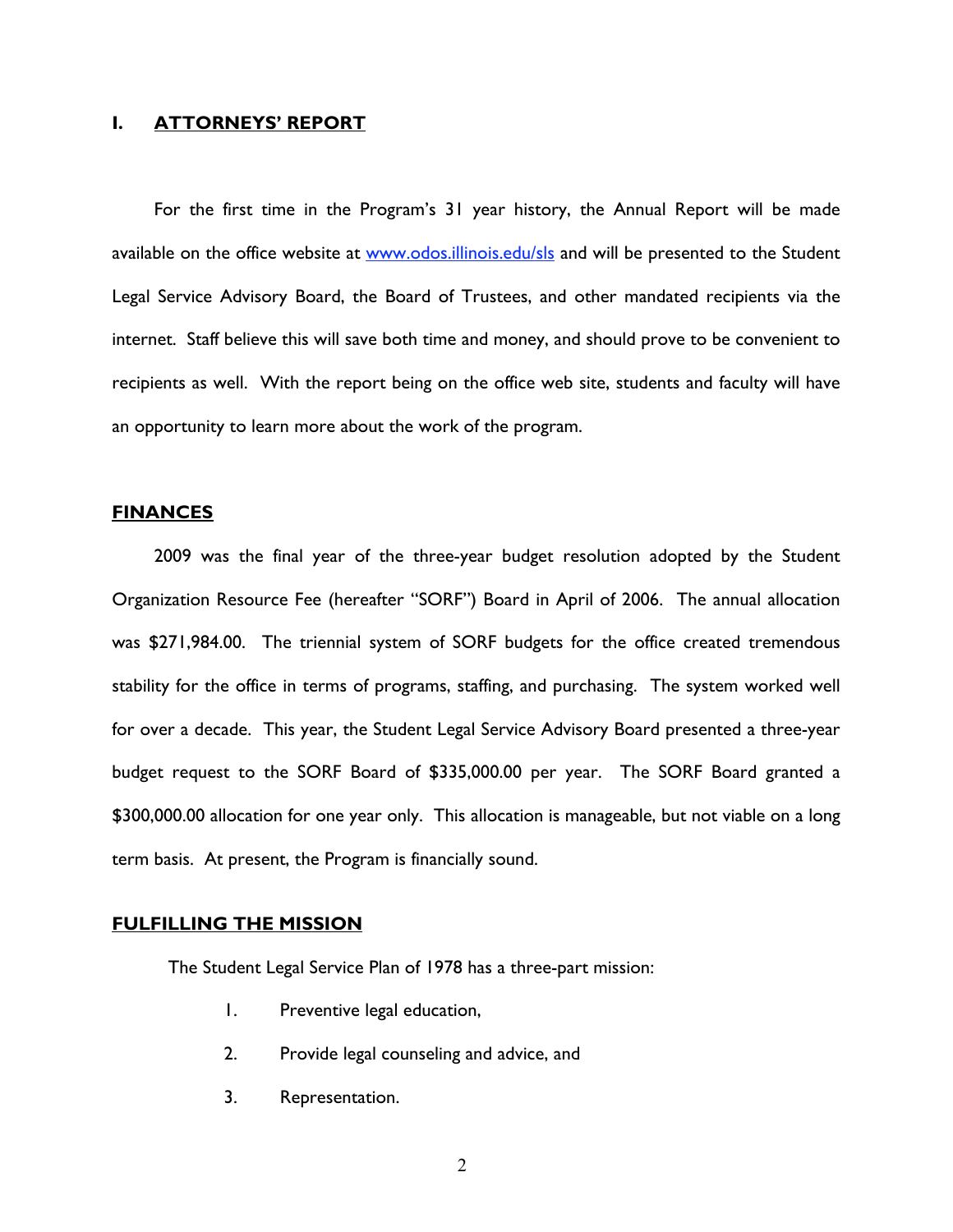Each aspect of the original mission is being fulfilled as described below:

#### **A. Preventive Legal Education**

The Staff have made major long-term commitment to preventive legal education. There are more than 42,000 students at the Urbana-Champaign campus who face various legal problems and concerns. With three staff attorneys, it is not feasible to see each and every student that has a legal issue. Substantial resources are dedicated to preventing problems before they arise. Our website at www.odos.illinois.edu/sls contains material on how to use the office, large sections on housing/landlord-tenant issues, and all 38 of our current brochures, which can easily be downloaded by students. This reporting period, there have been 20,428 pageviews on the site as counted by Google Analytics and approximately 2,000 additional pageviews counted by previous page-based counters prior to utilizing Google Analytics on all pages.

Our most popular areas are "Schedule an Appointment", including intake forms (4,673); "Tenant & Housing Information" pages (3,204); and "General Information" sections ( 2,889), after the main page (6,615). For more information on usage, see our report of Google Analytics and web stats prior. www.odos.illinois.edu/sls/AnnualReports/AnnualReport2009/WebReport-2008-2009.pdf. The web site has received strong usage, which accounts for reduced use of the office for consultation on routine questions.

Staff attorneys participated in twenty-eight speaking engagements on various topics; see Section IV.B. The office publishes 39 brochures and two booklets; see Section IV. C. The office was mentioned in eight articles in the *Daily Illini*, three in *The News Gazette*, and online many online newspapers, including an Associate Press article on dangers of Spring Break in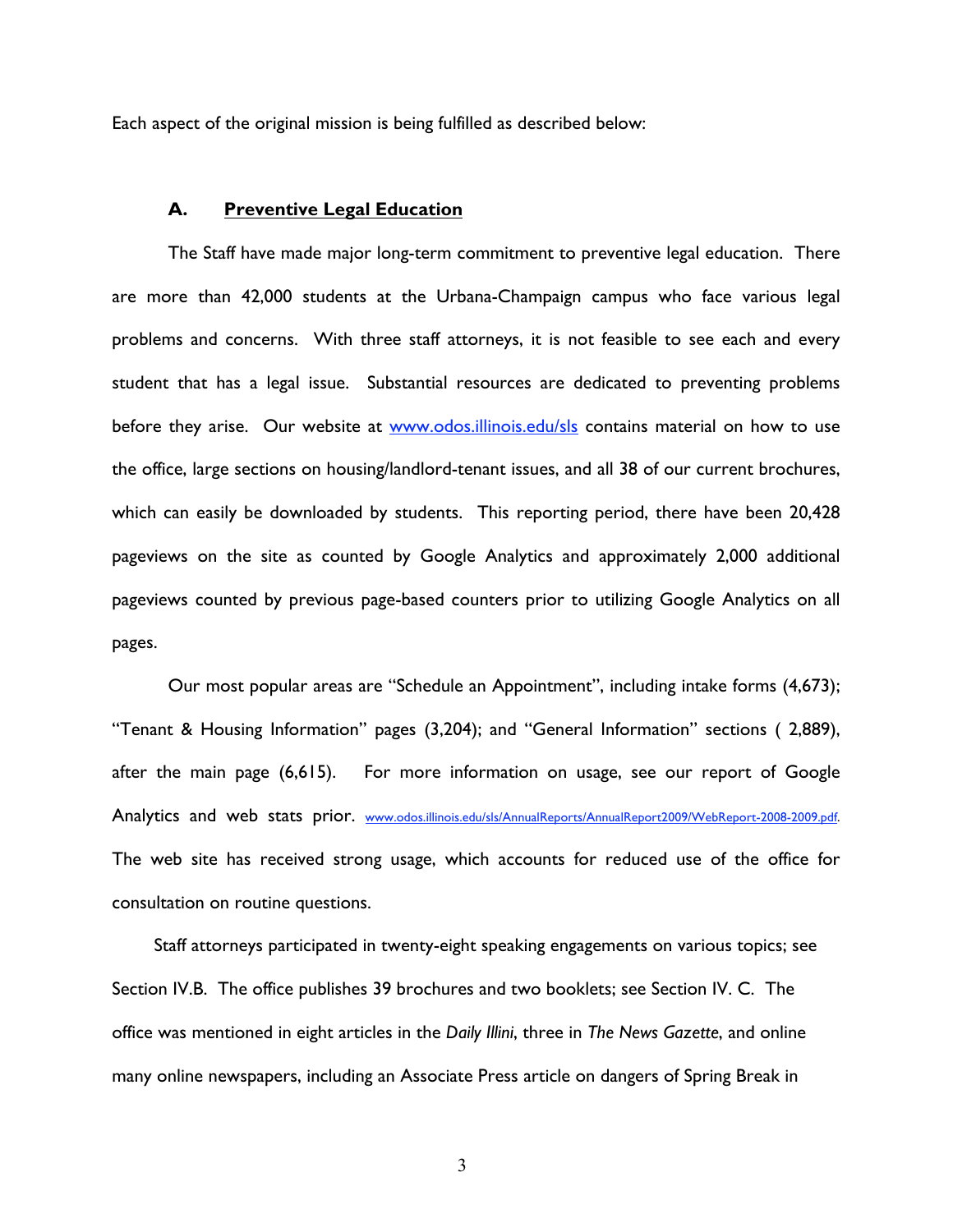Mexico carried in hundreds of news sites online, and on TV. A comprehensive list is included in Section V., but the contents are not attached due to copyright concerns. The office placed a series of preventive education advertisements on WPGU-FM related to underage drinking, keg laws, and the dangers of "Unofficial St. Patrick's Day". The ads may be heard in the "WPGU Ads" link at: www.odos.illinois.edu/sls/brochureAds/index.html Some 220 students from U of I and other campuses received state and local charges as a result of the "unofficial" enforcement action with the vast majority of the cases being for alcohol offenses by minors.

The office ran thirty preventive advertisements, a total of sixty-three ad placements, in the Daily Illini, and a full-page ad in the I-Book planner (see list of ads in Sections IV. A. and D.), which are accessible at www.odos.illinois.edu/sls/brochureAds/index.html . The overall goal of preventive legal education is to inform students of their rights and responsibilities as well as making them aware of legal options available to them. Each year, this aspect of the program has grown and is one of the most cost-effective uses of the SORF allocation.

#### **B. Legal Counseling and Advice**

A total of 1,467 students had in-office consultations with staff attorneys. Of these 459 were formally opened for more extensive representation. Three hundred thirty-five students received advice in Housing/ Landlord-tenant issues, 371 in Traffic, 148 in criminal matters, 171 in City ordinance matters, 38 in Family issues, and 404 in a wide variety of other issues. Inoffice consultation is a vital aspect of the office in that much of the time it seems to prevent students from making very costly civil and even criminal mistakes. Prior to having large parties, students frequently consult with the staff regarding local alcohol, noise and nuisance rules, which acts to deter the individual violations and by word of mouth, other potential infractions.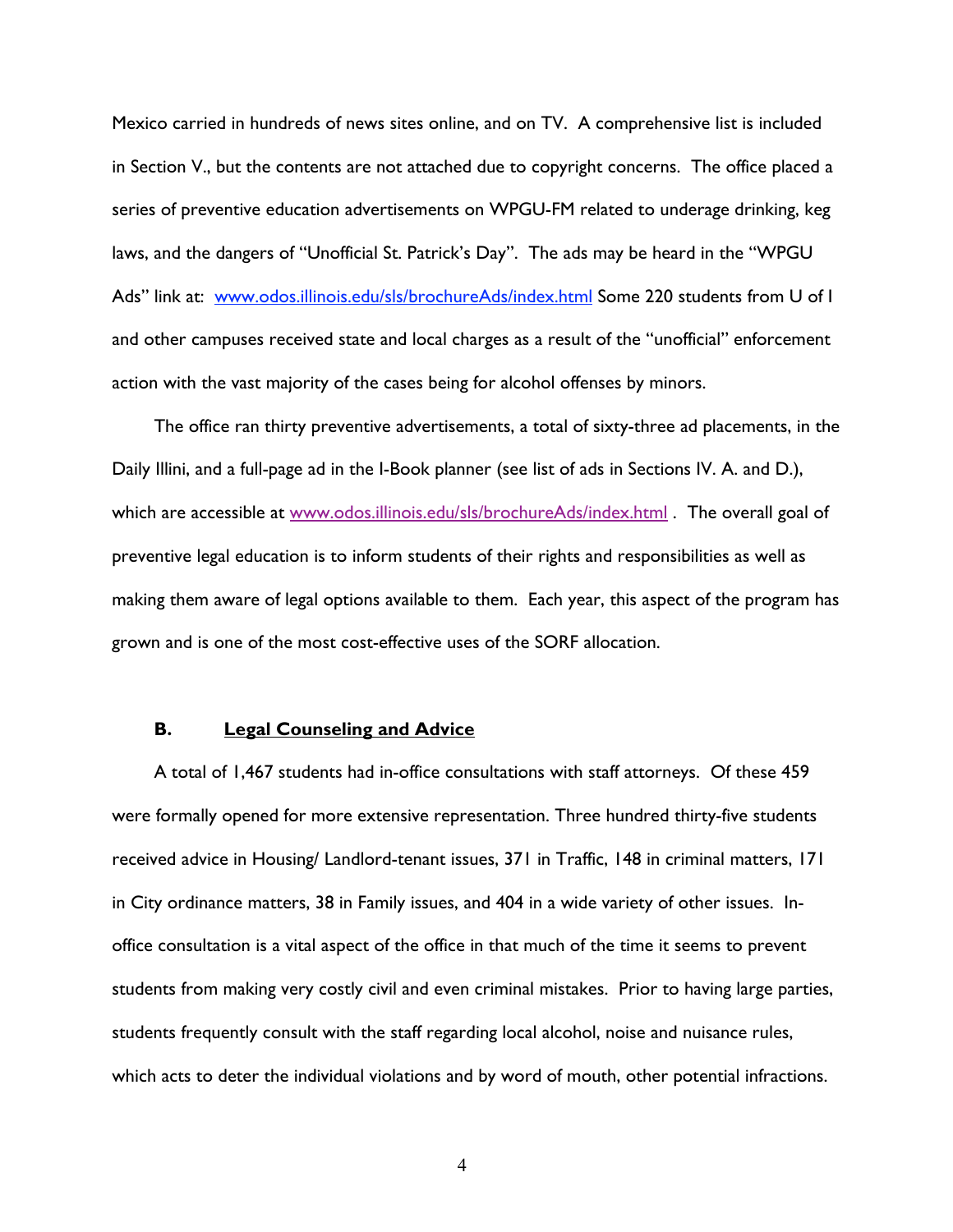Housing/Landlord-tenant remains at the heart of the civil mission of the Program. The staff routinely review leases for illegalities and for purposes of enforcing lease provisions consistent with state and local law. Evictions for non-payment of rent are common as are evictions for alleged tenant violations of various terms of lease agreements, which may or may not be lawful. Habitability of rental property remains a concern although much of the substandard rental property has left the market in recent years due to code enforcement and new multi-unit construction. Repair issues remain a regular and consistent consultation aspect of housing issues.

#### **C. Representation**

Four hundred fifty-nine cases were formally opened by staff attorneys. While many housing matters can be amicably solved by consultation, many require in-court representation to enforce contractual rights and basic due process. Local landlords are keenly aware of the program's litigation power and therefore do not ignore our non-litigation efforts on behalf of tenants. The litigation power is a profound deterrent against unlawful seizure of damage deposits, lockouts, and invasion of privacy.

In the area of traffic law and criminal misdemeanors, in-court representation is often a necessity. Traffic Court in Champaign County can be extremely difficult for the lay person to navigate and for our population of international students, it is confusing if not labyrinthine. The office provided representation in 108 traffic matters.

In most misdemeanor cases, there is a constitutional right to counsel and for the student body, the office fills this function. This reporting period we provided representation in 53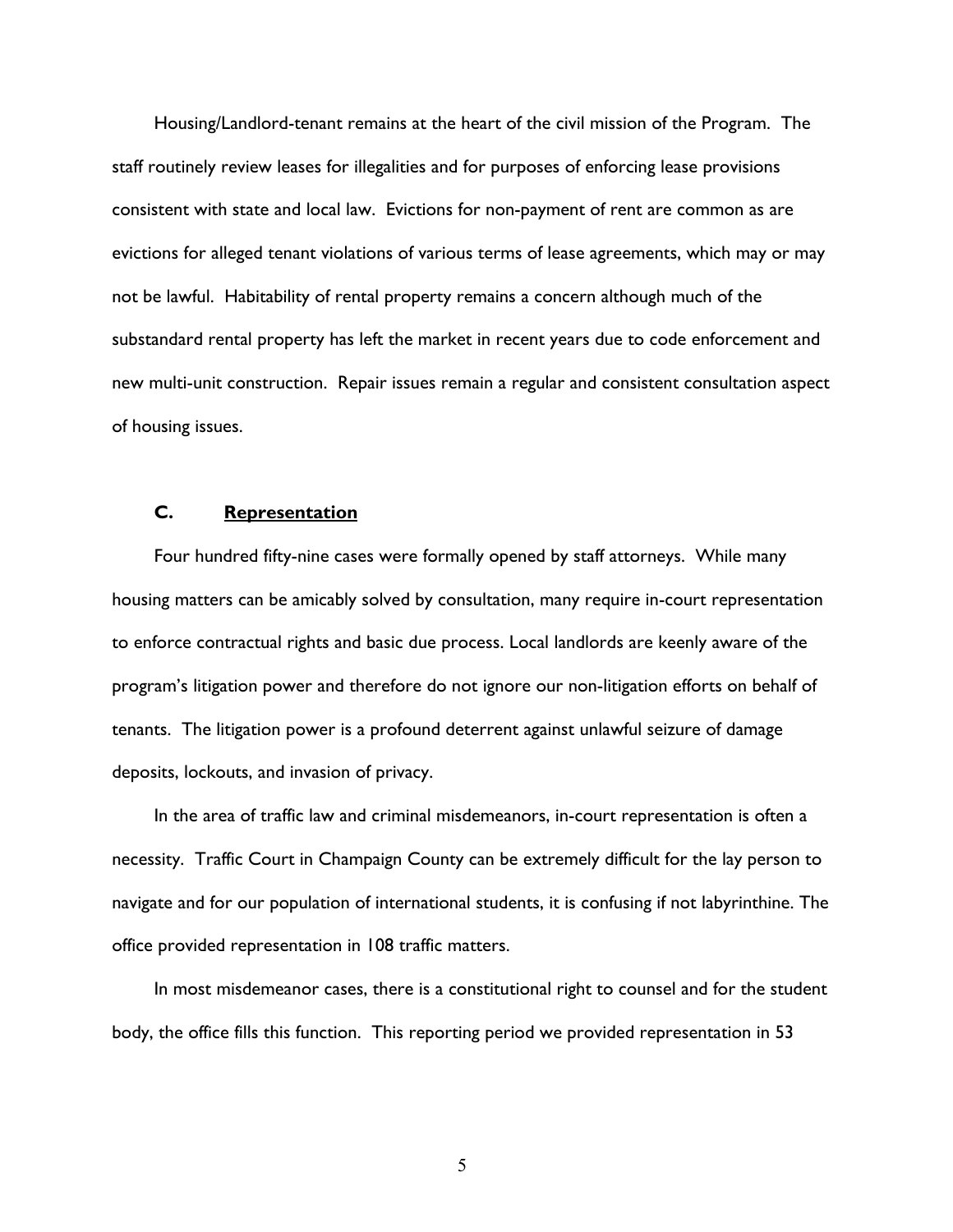misdemeanor cases with 13 being dismissed as a result of representation. Given limited resources and time constraints the representational mission is being fulfilled by the program.

#### **THE STAFF**

**Thomas E. Betz** is the directing attorney for the office, currently nearing his twentyfourth year with the program. Betz is a 1981 graduate of Wayne State University Law School, a member of the Illinois Bar and formerly a member of the Michigan Bar. He is a member of the Champaign-Urbana Tenant Union Community Advisory Board. Mr. Betz is also an elected member of the Champaign County Board, since 1995, and serves as Vice Chairman of the Board; Chairman of the Policy, Appointments, and Procedures Committee; and is a member of the Finance Committee and the Labor Negotiations Committee. Betz is also, for the sixth year, the Chair of the "Elizabeth Berg Streeter Community Service Award" committee of the National Legal Aid and Defenders Association -- Student Legal Services Section.

**Susan Y. Hessee**, a 1982 graduate of the University of Illinois College of Law, is in her twentieth year as a program staff attorney. Hessee is a member of the Illinois and Michigan Bar Associations. She is active with the Champaign County Bar Association, Health Care Consumers, Planned Parenthood, and the American Civil Liberties Union. A member of St. John the Divine Episcopal Church, she is member of the choir and serves on the Discernment Committee.

**Mary Ann Midden** graduated from Southern Illinois University at Carbondale's Law School in 1979, and is in her second year as a staff attorney. She received her Bachelor of Arts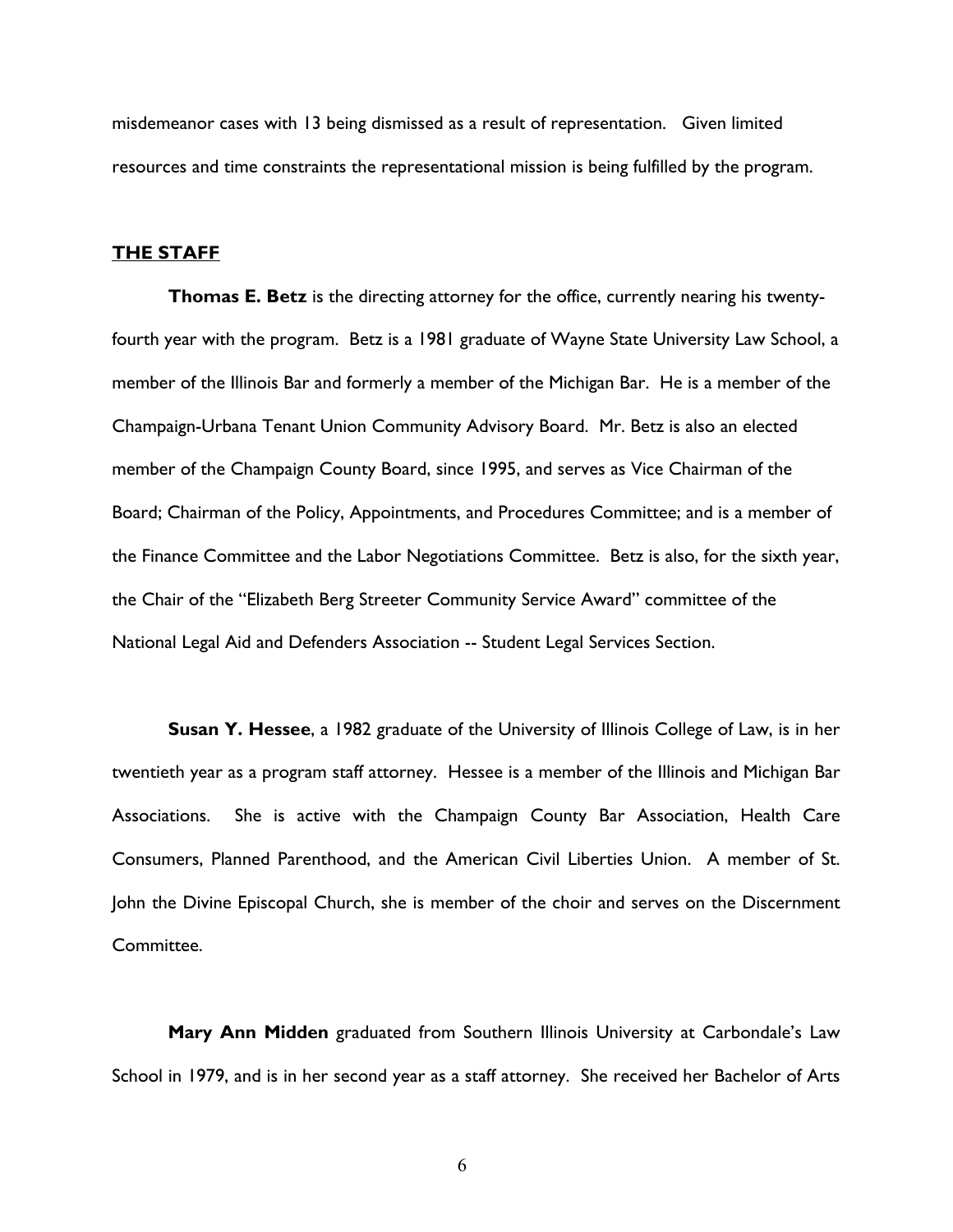at College of St. Benedict in 1975, and Master in Library Science from the University of Illinois in 1992. She is a member of the Champaign County Mental Health Board among other community activities.

In July of 2008, Midden presented the paper and lecture, "Cultural Competence – Communicating More Effectively", at the  $31<sup>st</sup>$  annual meeting of the National Legal Aid and Defenders' Association – Student Legal Service Section, in Philadelphia, PA.

In July of 2008, all of the staff attorneys attended the Annual Education Conference of the National Legal Aid and Defenders' Association, Student Legal Services Division in Philadelphia, Pennsylvania, and in January of 2009, all attended the University Student Legal Service Association, Western Region conference at San Francisco, California.

The staff attorneys appreciate the financial commitment which enables the attorneys to meet the Mandatory Continuing Legal Education requirement of the Illinois Supreme Court.

#### **CONCLUSION**

Staff completed the destruction of files up to 2002, which has alleviated storage issues of the Fifth Floor (South) in the Illini Union. Our first complete year with Westlaw has been a positive learning experience. In the upcoming reporting period, budgetary issues may have to be readdressed as the staff believe that, at a minimum, a half-time work study student should be retained to relieve the burdens on the office support staff person, and there will be benefit issues related to the staff attorneys.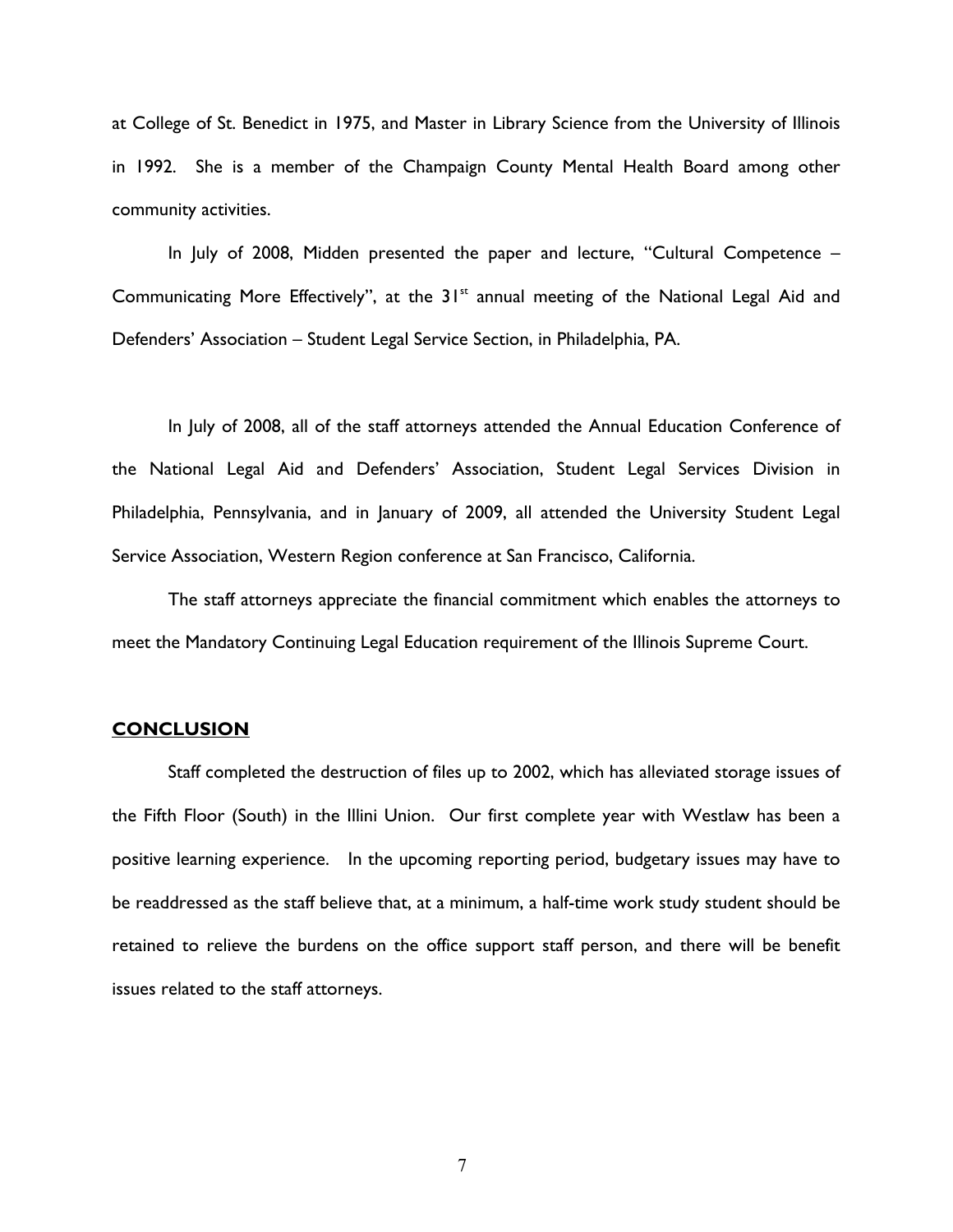The program has provided outstanding service to the student body for thirty-one years and continues to fulfill its mission. We look forward to the continuing support of the Board of Trustees and the entire University community in the 2009-2010 academic year.

Respectfully submitted:

*(A hard copy of this document with original signatures of attorneys is on file in the Student Legal Service Office.)*

THOMAS E. BETZ, Director SUSAN Y. HESSEE MARY ANN MIDDEN

 $\overline{\phantom{a}}$  , and the contribution of the contribution of the contribution of the contribution of the contribution of the contribution of the contribution of the contribution of the contribution of the contribution of the

## **II. SLS Advisory Board Members and Minutes**

#### **A. Student Legal Service Advisory Board Members**

**Kenneth Ballom,** Dean of Students **Ruth McCauley,** Associate Dean of Students

**Steven Beckett, College of Law** 

**Scott Rice, University Counsel** 

**Christina Brunka**, Student, College of Law

**Victoria Coats**, Undergraduate Student

**Peter Dahl**, Undergraduate Student

**Christopher Forman**, Graduate Student

**Raymond Jilek**, Undergraduate Student (Spring 2009)

**B. Minutes**

**www.odos.uiuc.edu/sls/AnnualReports/AnnualReport2009/SLSAB-Minutes-2009.pdf**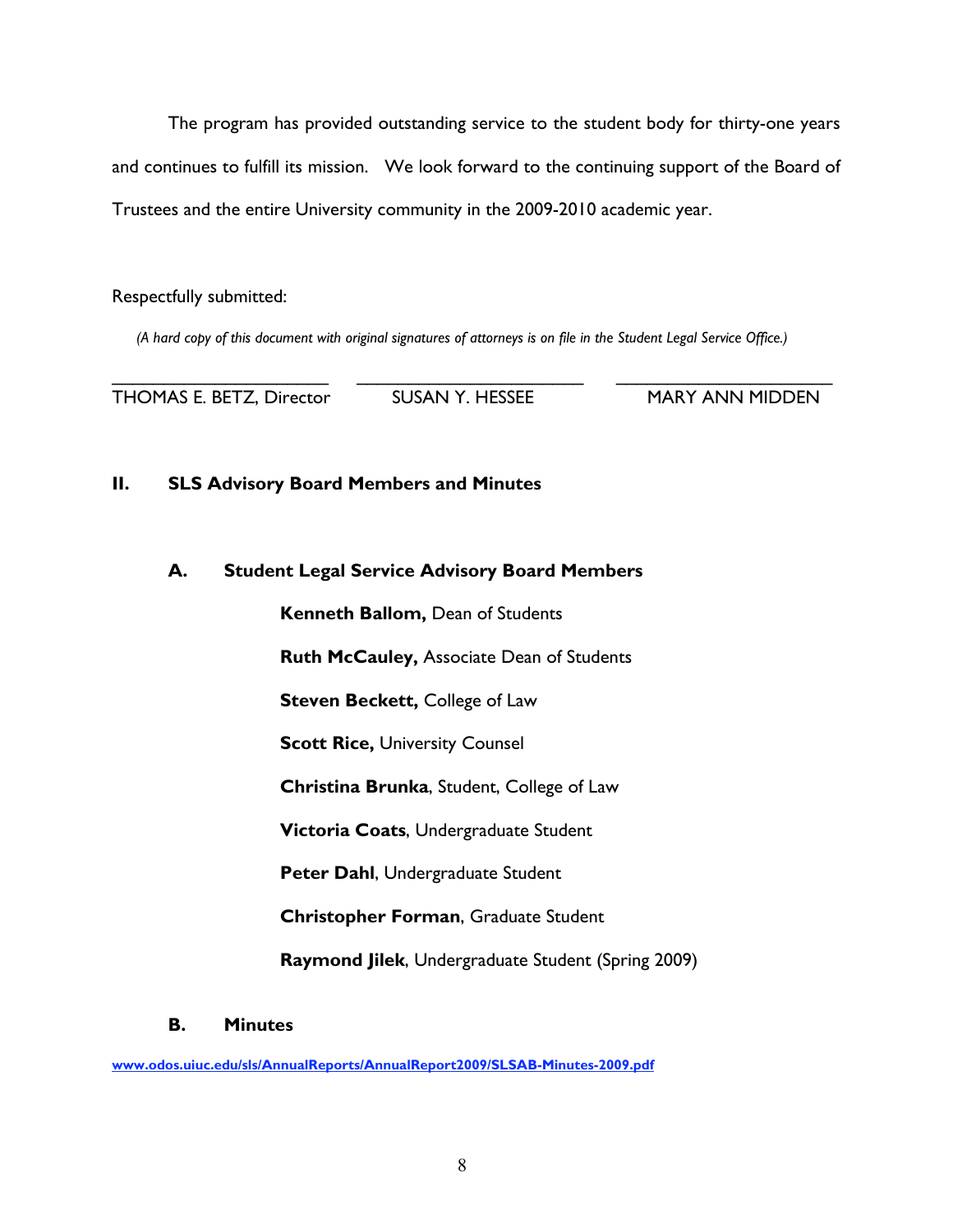# **III. Statistics**

# **A. Student Legal Service Office Usage Statistical Summary**

# **1. 2008-2009 - Advice Only Intakes - By Type/Issue**

| Accident                            | 16             | Immigration                      | 2              |
|-------------------------------------|----------------|----------------------------------|----------------|
| <b>ADA</b>                          | I              | <b>Income Taxes</b>              | I              |
| Affidavit                           | I              | Incorporation                    | 2              |
| <b>Application Qs</b>               | 15             | Insurance                        | 7              |
| Bankruptcy                          | I              | <b>Internet Defamation</b>       |                |
| Certification                       | 62             | Internet Fraud                   | 4              |
| <b>City Issue</b>                   | I              | Internet Gambling                |                |
| <b>City Offense</b>                 | 124            | Internet Issue                   |                |
| <b>City Ordinances</b>              | I              | Interview                        | 5              |
| Civil                               | I              | juicycampus.com                  |                |
| Collection                          | 9              | Miscellaneous                    | 4 <sub>1</sub> |
| <b>Conservation Ticket</b>          | I              | Misdemeanor                      | 42             |
| Consumer                            | 36             | Name Change                      | 5              |
| Contract                            | 8              | <b>Order of Protection</b>       | L              |
| Copyright                           | I              | <b>Parking Ticket</b>            | 10             |
| Credit                              | I              | Paternity                        | $\overline{2}$ |
| <b>Crime Victim</b>                 | 9              | Personal Injury                  | 9              |
| <b>Crime Witness</b>                | I              | Police Complaint                 |                |
| Criminal                            | 4              | Post Plea Issues                 | 0              |
| Damage Deposit *                    | 9              | Post Judgment Relief             |                |
| <b>Divorce</b>                      | 8              | Power of Attorney                | 42             |
| Domestic Battery                    | I              | referral                         |                |
| <b>DUI</b>                          | 8              | <b>Residency Status</b>          |                |
| Emancipation                        | $\overline{2}$ | <b>RIAA</b>                      |                |
| Employment                          | 26             | <b>RSO</b>                       | 9              |
| Expungement                         | 4              | Sexual Assault                   |                |
| Fake ID                             | $ 0\rangle$    | <b>Small Claims</b>              | 3              |
| Family                              | $\mathsf{L}$   | <b>Student Discipline</b>        | 32             |
| <b>Financial Aid</b>                |                | <b>Student Discipline Appeal</b> |                |
| Guardianship                        | ı              | Subpoena                         | 2              |
| Harassment                          |                | Towing                           | 3              |
| Hazing                              | $ 0\rangle$    | <b>Traffic</b>                   | 148            |
| Housing                             | 198            | <b>Witness Issue</b>             |                |
| <b>ID Theft</b>                     | 3              |                                  |                |
| * Included in Housing until 10/1/06 |                | <b>TOTAL</b>                     | 1008           |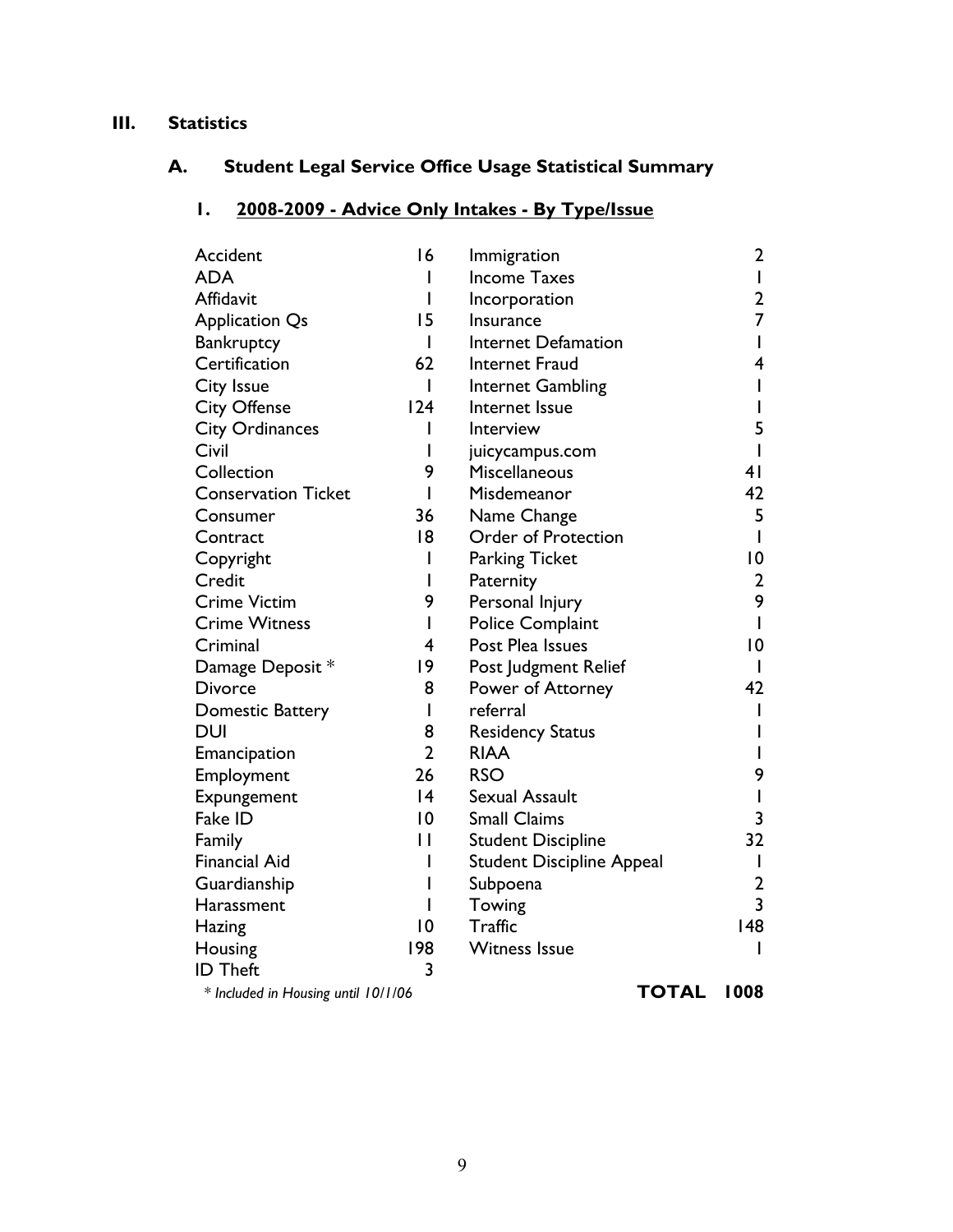# **2. 2008-2009 Cases Opened - By Type/Issue**

| Accident                            |    | Family                    |       |                |
|-------------------------------------|----|---------------------------|-------|----------------|
| <b>Application Qs</b>               |    | Hazing                    |       |                |
| City Issue                          |    | Housing                   |       | 98             |
| <b>City Offense</b>                 | 34 | Insurance                 |       | $\overline{2}$ |
| Collection                          | 4  | <b>Miscellaneous</b>      |       | $\overline{2}$ |
| Consumer                            | 19 | Misdemeanor               |       | 53             |
| <b>Crime Victim</b>                 |    | Name Change               |       |                |
| Criminal                            |    | <b>Parking Ticket</b>     |       |                |
| Cyber-stalking                      |    | Post-judgment relief      |       |                |
| Damage Deposit *                    | 20 | <b>Small Claims</b>       |       | 4              |
| <b>Domestic Battery</b>             | 4  | <b>Student Discipline</b> |       |                |
| <b>DUI</b>                          | 16 | Towing                    |       | $\overline{2}$ |
| Employment                          | 3  | <b>Traffic</b>            |       | 173            |
| Expungement                         |    |                           |       |                |
| * Included in Housing until 10/1/06 |    |                           | TOTAL | 459            |

#### **3. 2008-2009 Class Rank of Advice Only and Opened**

| Freshman     | 1 I I |
|--------------|-------|
| Sophomore    | 172   |
| Junior       | 300   |
| Senior       | 416   |
| Graduate     | 419   |
| Professional | 34    |
| Non-degree   | 4     |
| Ineligible   | ı     |
| <b>Blank</b> | ١٥    |
|              |       |

# **TOTAL 1467**

# **4. 2008-2009 - How Student Learned of SLS, Advice Only and Opened**

| <b>Blank</b>           |     | Orientation         | 23              |
|------------------------|-----|---------------------|-----------------|
| <b>Brochure/Poster</b> | 32  | Other               | 34              |
| Campus Office          | 77  | <b>Previous Use</b> | 347             |
| CD of SLS              | 3   | Quad Day            | 9               |
| Court or Police        | 50  | Radio/WPGU          | 14              |
| Daily Illini ad        | 20  | <b>Speaker</b>      | $\overline{12}$ |
| Friend                 | 602 | <b>Tenant Union</b> | 72              |
| I-Book listing         | 38  | Website             | 133             |

**TOTAL 1467**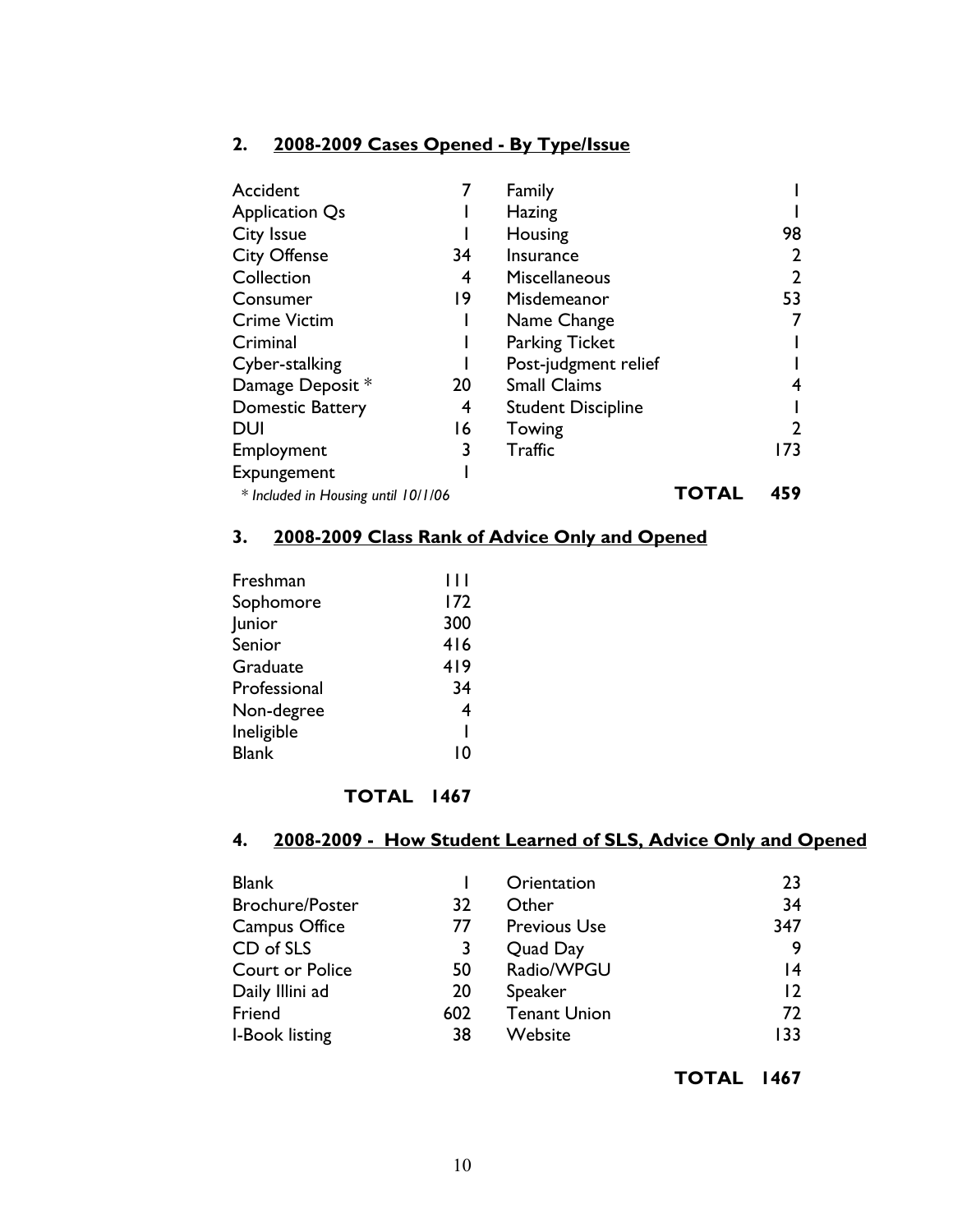| В.<br>Ten-year Statistical Summary |  |
|------------------------------------|--|
|------------------------------------|--|

| <b>YEAR</b>     | <b>ALL INTAKES '</b> | <b>ADVICE ONLY '</b> | <b>OPENED CASES</b> |
|-----------------|----------------------|----------------------|---------------------|
| 2008-2009       | 1823                 | 1364                 | 459                 |
| 2007-2008       | 1795 *               | 1379                 | $416*$              |
| 2006-2007       | 1834                 | $1354*$              | 480                 |
| 2005-2006       | 1879                 | 1439                 | 440                 |
| 2004-2005       | 1955                 | 1387                 | 573                 |
| 2003-2004       | 2108                 | $1553**$             | 555                 |
| 2002-2003       | $2113**$             | <b>1444</b>          | 669 **              |
| 2001-2002       | 2099                 | 1449                 | 650                 |
| 2000-2001       | 1957                 | 1435                 | 522                 |
| 1999-2000       | 2015                 | 1398                 | 617                 |
| 10 year average | 1958.75              | 1411.875             | 537                 |

 **1 Figure includes notary service**

**\* = Lowest Figure for the 10 years**

**\*\* = Highest Figure for the 10 years**

#### **Percentage difference between Lowest and Highest:**

| <b>All Intakes</b>  | 15.05% |
|---------------------|--------|
| <b>Advice Only</b>  | 12.81% |
| <b>Opened Cases</b> | 37.82% |

# **Percentage difference between 2008 and 10-year average:**

| <b>All intakes</b>  | 1.90%  |
|---------------------|--------|
| <b>Advice Only</b>  | 3.39%  |
| <b>Opened Cases</b> | 14.52% |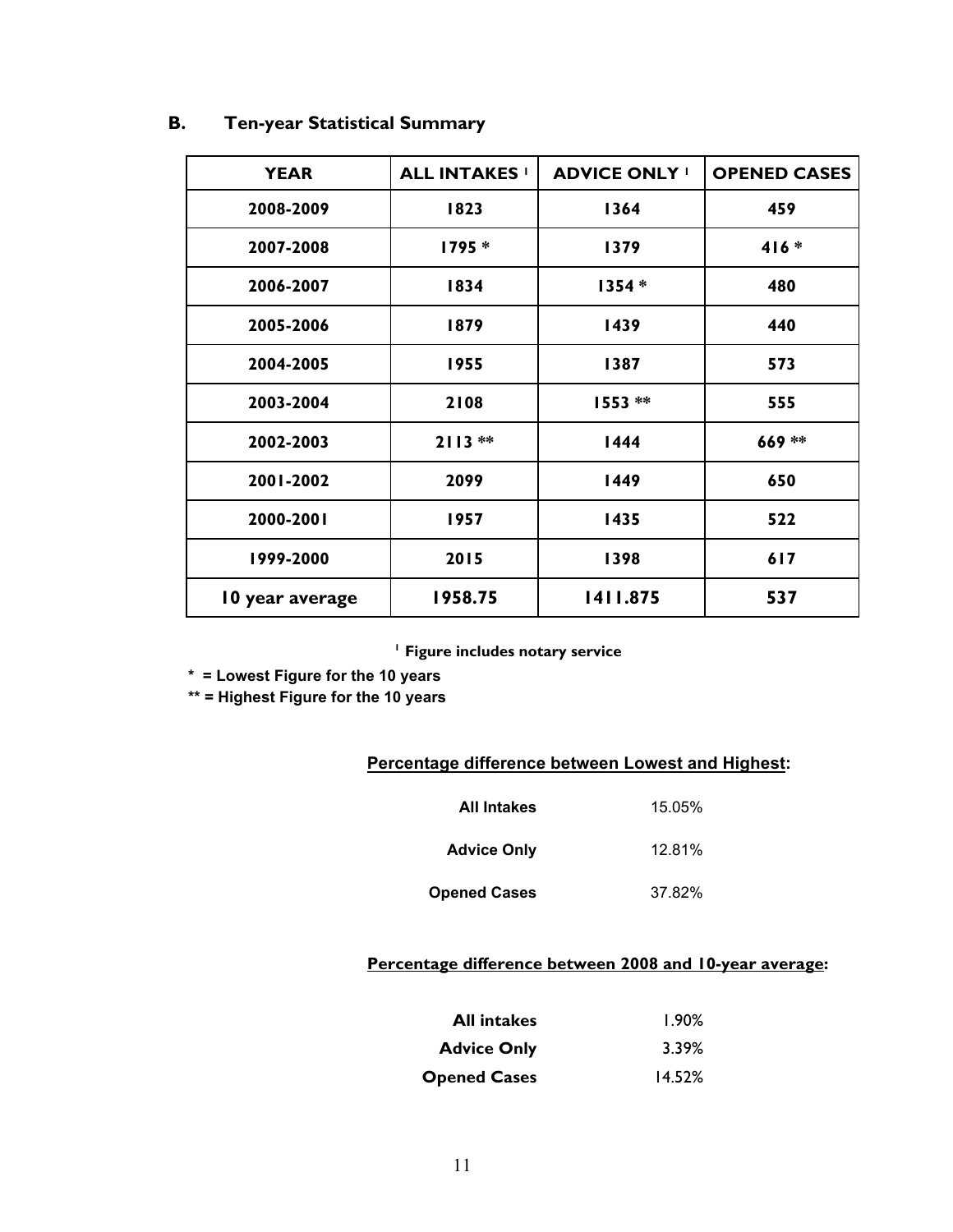# **C. Website Statistics**

# **Google Analytics analyses and prior web statistics**

**www.odos.illinois.edu/sls/AnnualReports/AnnualReport2009/WebReport-2008-2009.pdf**

# **IV. Preventive Legal Education/Outreach**

# **A. Informational / Preventive Advertisements**

| <b>Ad Name</b>                                  | Dates Run                                                                                 | <b>Special Issues/Sections</b>                   |
|-------------------------------------------------|-------------------------------------------------------------------------------------------|--------------------------------------------------|
| ABC of Holidays, letter "S"                     | 12/5, 12/6, 12/7/2008                                                                     | Holiday Gift Guide                               |
| <b>Avoid Travel Scams</b>                       | 3/4, 3/5, 3/6/2009                                                                        |                                                  |
| Beware: Unofficial St. Patrick's Day            | 3/4, 3/6/2009                                                                             |                                                  |
| Congratulations Class of 2009!  are you Moving? | 4/28/2009                                                                                 | <b>Graduation Guide</b>                          |
| Guard Your Security/Damage Deposit              | 8/8/2008                                                                                  | Move-In Edition                                  |
| Guidelines for Game Day Partying                | 8/27/2008                                                                                 | <b>Football Preview Edition</b>                  |
| <b>Guidelines for Homecoming</b>                | 10/6/2008                                                                                 | <b>Homecoming Guide</b>                          |
| Guidelines for Partying - Basketball            | 11/10/2008                                                                                | <b>Basketball Preview</b>                        |
| Guidelines for Spring Break                     | 3/17, 3/19/2009                                                                           |                                                  |
| Guidelines for Thanksgiving Break               | 11/19, 11/20, 11/21/2008                                                                  |                                                  |
| Guidelines for Throwing a Party                 | 8/29, 9/5, 9/12, 9/26,<br>10/3, 10/10, 10/17,<br>10/24, 10/31, 11/7,<br>11/14, 11/21/2008 | <b>TouchDown Times</b>                           |
| <b>Guidelines for Winter Break</b>              | $12/10$ , $12/11$ , $12/12$ ,<br>12/16/2008                                               | Finals Edition, Year in<br><b>Review Edition</b> |
| It's Official!                                  | 3/3, 3/5/2008                                                                             |                                                  |
| Moving? 10 Steps to Protect                     | 5/8, 5/12/2009                                                                            | Finals Edition, Year in<br><b>Review Edition</b> |
| Parents: Do you know                            | 5/28/2009                                                                                 | Campus Navigator (Sum-<br>mer Orientation)       |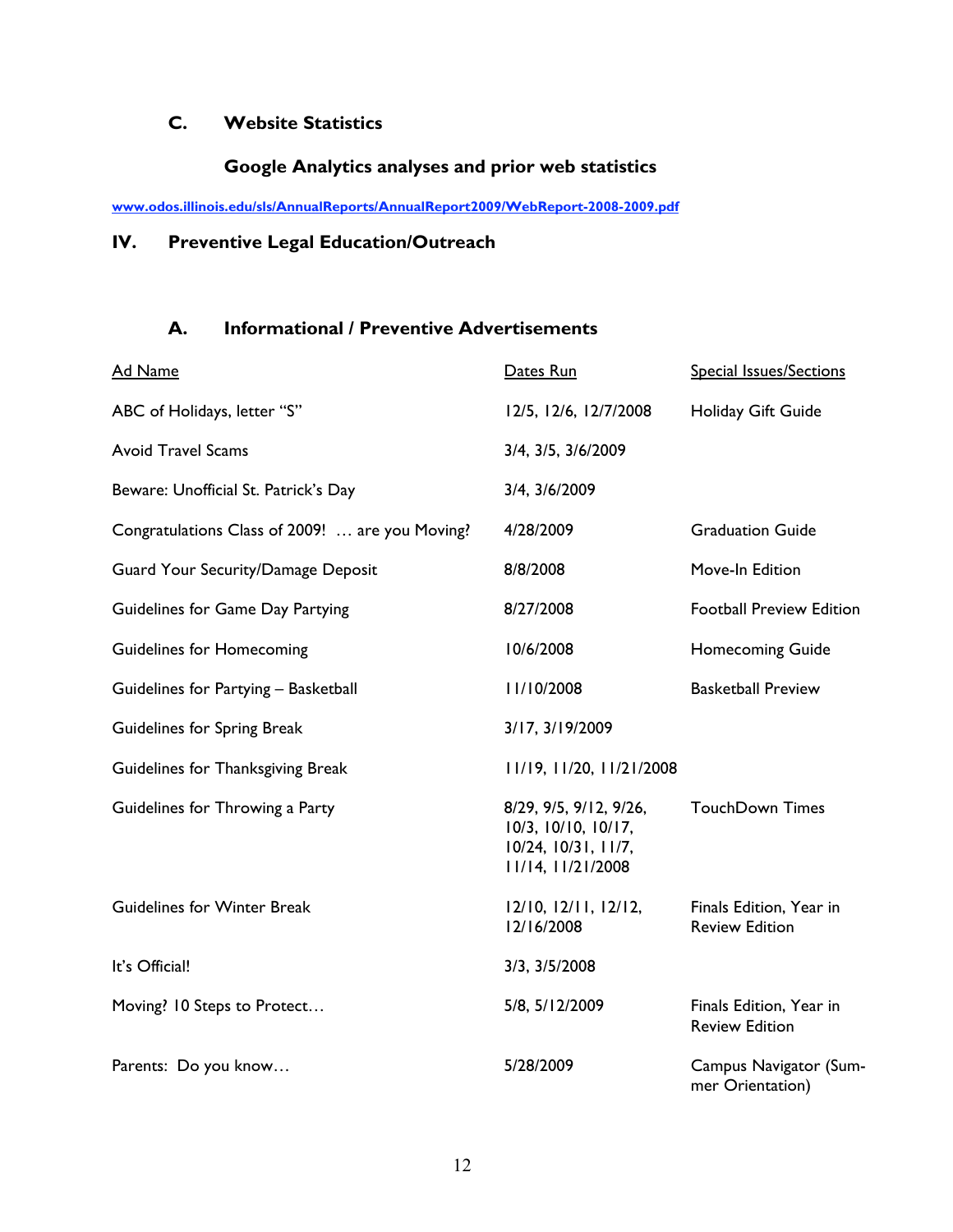| <b>Ad Name</b>                                                                                                      | Dates Run                     | <b>Special Issues/Sections</b>                           |
|---------------------------------------------------------------------------------------------------------------------|-------------------------------|----------------------------------------------------------|
| 6 Steps Before Signing a Lease                                                                                      | 9/30/2008<br>2/10/2009        | <b>Fall Housing Guide</b><br><b>Spring Housing Guide</b> |
| Spring Break, Mexico                                                                                                | 3/16, 3/18/2009               |                                                          |
| <b>SLS Crossword Puzzle</b>                                                                                         | 12/15/2008                    | Fall Game/Puzzle Guide                                   |
| <b>SLS Included/Excluded Services</b>                                                                               | 8/22, 8/25/2008,<br>1/19/2009 | Quad Day Edition-8/25                                    |
| <b>SLS "Scramble" Puzzle</b>                                                                                        | 5/11/2009                     | <b>Study Break Edition</b>                               |
| <b>Subletting Your Apartment?</b>                                                                                   | 5/8, 5/12/2009                | Finals Edition, Year in<br><b>Review Edition</b>         |
| "Unofficial" (scrolling banner ad: keg laws, drinking<br>laws, DUI laws, U of I sanctions relating to "unofficial") | 3/2-6/2009                    | www.dailyillini.com                                      |
| Welcome Back to U of I                                                                                              | I/I6/2009                     | <b>Welcome Back Edition</b>                              |
| Welcome Back to the University                                                                                      | 8/20/2008                     | <b>Welcome Back Edition</b>                              |
| Welcome, Mom!                                                                                                       | 4/14/2009                     | Mom's WeekendGuide                                       |
| Welcome to the University of Illinois                                                                               | Summer 2008                   | <b>New Students Edition</b><br>(mailed to homes)         |
| What's So Scary about Halloween?                                                                                    | 10/28/2008                    | Halloween Guide                                          |
| When you Party, you've gotta follow the rules                                                                       | 3/10/2009<br>3/18/2009        | Big 10 Tourn. Guide<br><b>NCAA Tourn. Guide</b>          |
| Yes! SLS IS open in the Summer!                                                                                     | 6/3, 6/15/2009                |                                                          |
| Youthful Indiscretions" threatening your job search?                                                                | 9/15/2008<br>2/2/2009         | <b>Fall Career Guide</b><br><b>Spring Career Guide</b>   |

# **B. Speaking Engagements and Events**

| Event Date | Organization or Event                                                     | Approx. # |
|------------|---------------------------------------------------------------------------|-----------|
| 8/12       | ParaProfessional (R.A.) Resource Fair                                     | 200       |
| 8/15       | Office of International Students and Scholars Services (OISSS) Info. Fair | 400       |
| 8/19       | <b>OISSS Fall Orientation</b>                                             | 50        |
| 8/24       | Quad Day                                                                  | 3000      |
| 9/3        | AsianTation                                                               | 350       |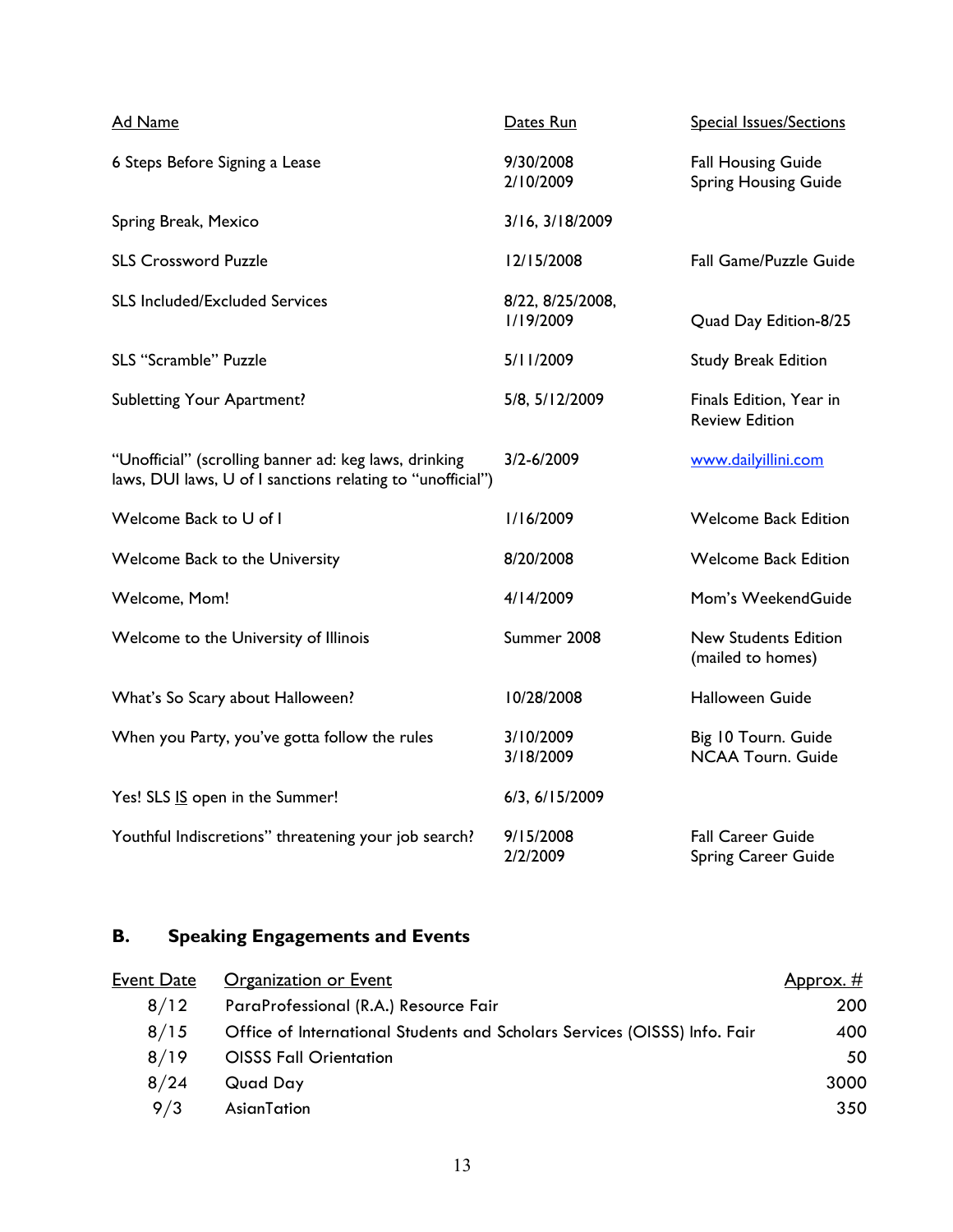| 9/9   | <b>Grad Student Day</b>                           | 75             |
|-------|---------------------------------------------------|----------------|
| 9/15  | <b>Daniels Hall</b>                               | 10             |
| 9/18  | <b>Hopkins Hall</b>                               | $\overline{2}$ |
| 9/24  | Pre-Law Club                                      | 50             |
| 10/6  | ABA/College of Law Client Negotiation Competition | N/A            |
| 10/14 | Daily Illini Housing Fair                         | 10             |
| 10/18 | <b>Transfer Student Day</b>                       | 50             |
| 10/20 | Theta Chi Fraternity                              | 50             |
| 10/20 | <b>LGBT</b>                                       | 20             |
| 10/27 | Delta Gamma Sorority                              | 120            |
| 1/15  | <b>OISSS New Student Orientation</b>              | 65             |
| 2/5   | Sherman Hall residents (MAM)                      | 10             |
| 2/16  | <b>Admitted Students Day</b>                      | 300            |
| 2/20  | Daily Illini, Spring Housing Fair                 | 75             |
| 2/23  | Alpha Gamma Sigma (TEB)                           | 27             |
| 3/2   | <b>Admitted Student Days</b>                      | 250            |
| 3/2   | Pi Beta Phi (SYH)                                 | 70             |
| 3/2   | Kappa Kappa Gamma (TEB)                           | 72             |
| 3/4   | Theta Chi (MAM)                                   | 12             |
| 3/10  | Minority Association of Future Attorneys          | 25             |
| 3/18  | <b>Psi Upsilon Fraternity</b>                     | 32             |
| 3/30  | <b>Admitted Student Days</b>                      | 200            |
| 4/13  | <b>Admitted Student Days</b>                      | 250            |
| 4/14  | Phi Kappa Psi Fraternity                          | 40             |

Total =  $5,815$ 

# **C. Brochures, Booklets, Requests, Forms**

**(1) BROCHURES AVAILABLE** (Also available as pdf files on our website http://www.odos.illinois.edu/sls/brochureAds/index.html)

> Airline Travel: Passenger Rights Beware of Internet Fraud Campus Urban Legends Can You Afford to Drive a Car? City Offenses Collection Agencies and Your Credit History College Party Drugs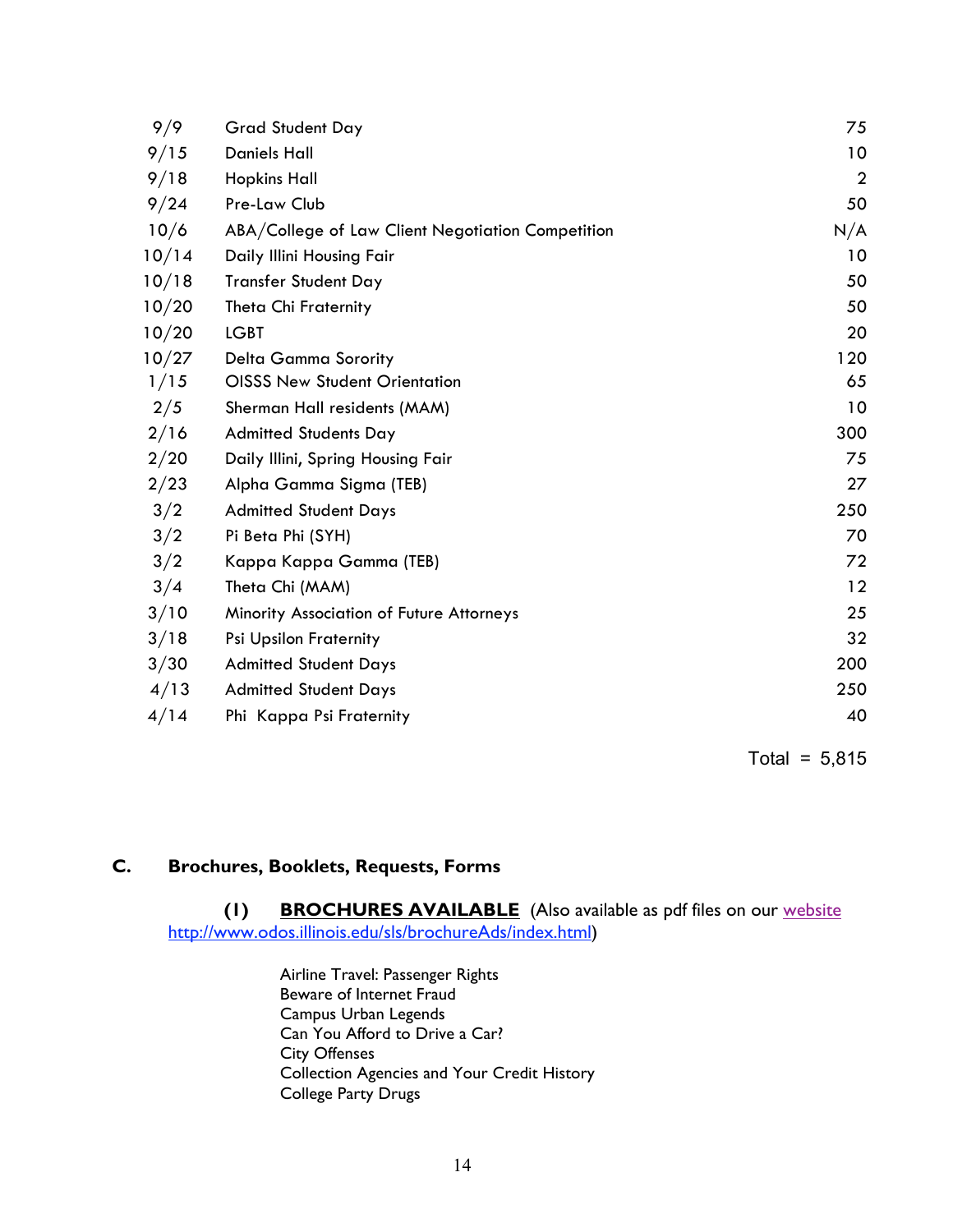Court Costs and Filing Fees Court Supervision Domestic Battery Drugs and Your Financial Aid D U I Expungement Fake IDs Greeks and The Law Guidelines for Spring Break Guidelines for Throwing a Party Guidelines for Traffic Offenses Hazing: It's Not Just a Greek Thing How to Address Arrests or Convictions when Seeking Employment Identity Theft If You're in a Traffic Accident Information on Copyright \* Marijuana Laws (What is a) Misdemeanor Misdemeanor Arraignment myspace may not be just YOUR space Notaries Public Power of Attorney Rights of International Students and Scholars in the United States \*\* Search and Seizure Sexual Violence Student Legal Service Program \*\* Want to Change Your Name? When Student Legal Service Can't Help Your Court Appearance Your Security Deposit

 *\* Out of date and not available online, but copies still available in the office; in process of revision.*

*\*\* Revised and reprinted this year*

#### **(2) BOOKLETS**

Roommate Survival Guide Housing Guide

#### **(3) REQUESTS FOR BROCHURES/BOOKLETS**

Department of Chemistry, 60 each CDs, Chip Clips

Study Abroad Office, 300 "Power of Attorney" brochures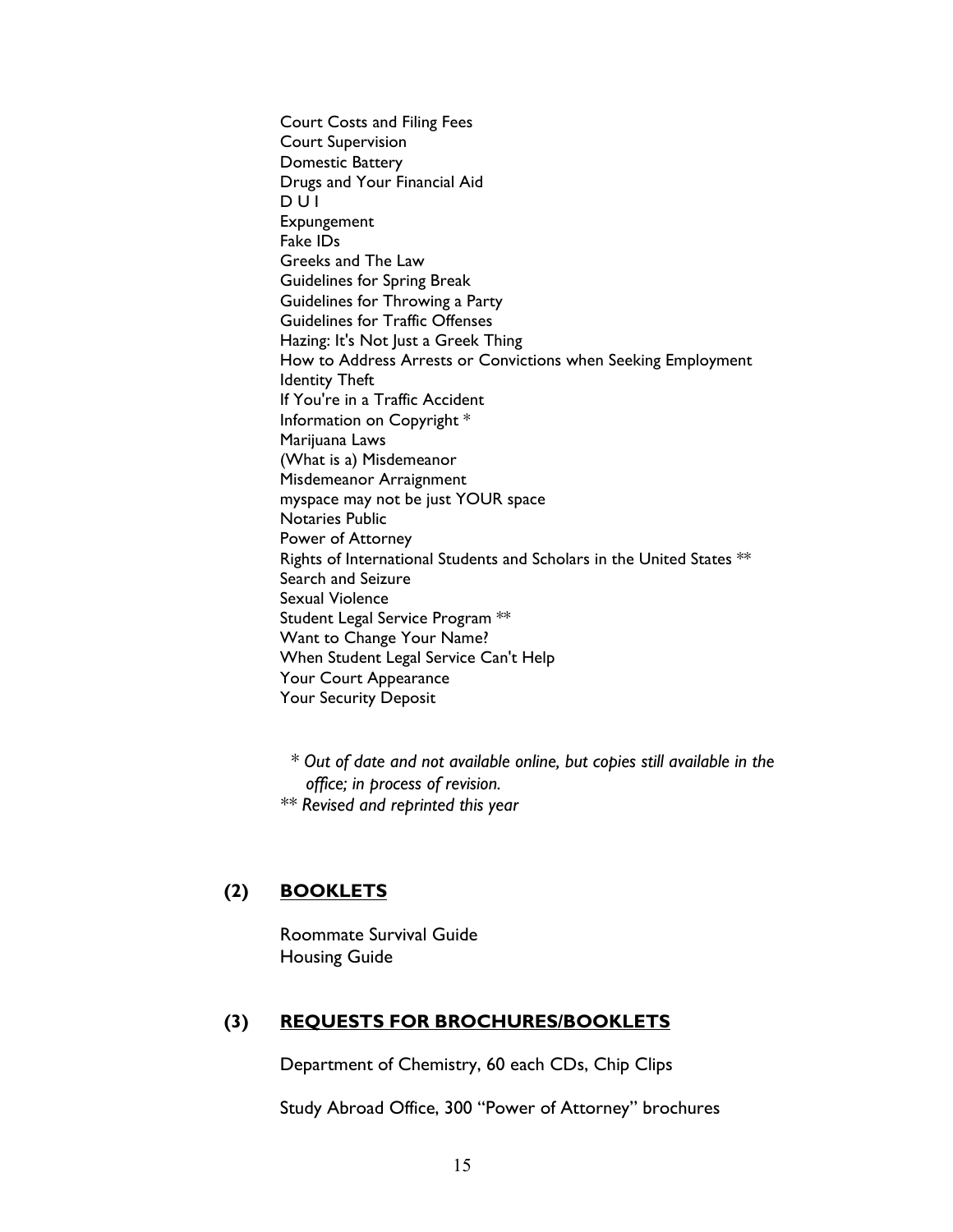# **(4) FORMS: A.O. CASE INTAKE FORMS**

- City Offense
- General
- Housing/Damage Deposit
- Medical/Health care Power of Attorney
- Misdemeanor
- Name Change
- Power of Attorney
- Traffic

(Available online through web page: www.odos.illinois.edu/sls, and on SLS CD)

# **D. Student Legal Service Listing**

I-book, 2009-2010 www.odos.illinois.edu/sls/brochureAds/index.html (available June 1, 2009)

## **V. Newspaper Interviews / Articles**

- 2/23 *News Gazette***,** "Getting Tough on unofficial", p. 8-Editorial
- 2/24 *Daily Illini***,** "SORF refund prevents you from using services, p.6A, letter to editor
- 2/24 *Daily Illini***,** "Where does your \$14 SORF fee go every semester? Small amounts could save students thousands in legal fees, advice, Front page
- 2/26 **AP wires:** news.yahoo.com, SLS ad, "are you planning a trip to MEXICO for Spring Break?
- 2/26 **AP wires**: news.yahoo.com\*; "Colleges warn students about Mexico travel"
- and 2/27\*

 \* and hundreds of sites; Google: Betz, spring break, Mexico. Thomas Betz was interviewed about Spring Break: 2/20, Rachel Smalley, Daily Illini; 2/26, Carla Johnson, Associated Press; 2/26, Patrick Pfiingsten, WDWS Radio; and 2/27, WEIU News Service (PBS)

2/27 *News Gazette*, "UI issuing warning about travel to Mexico", p. A2